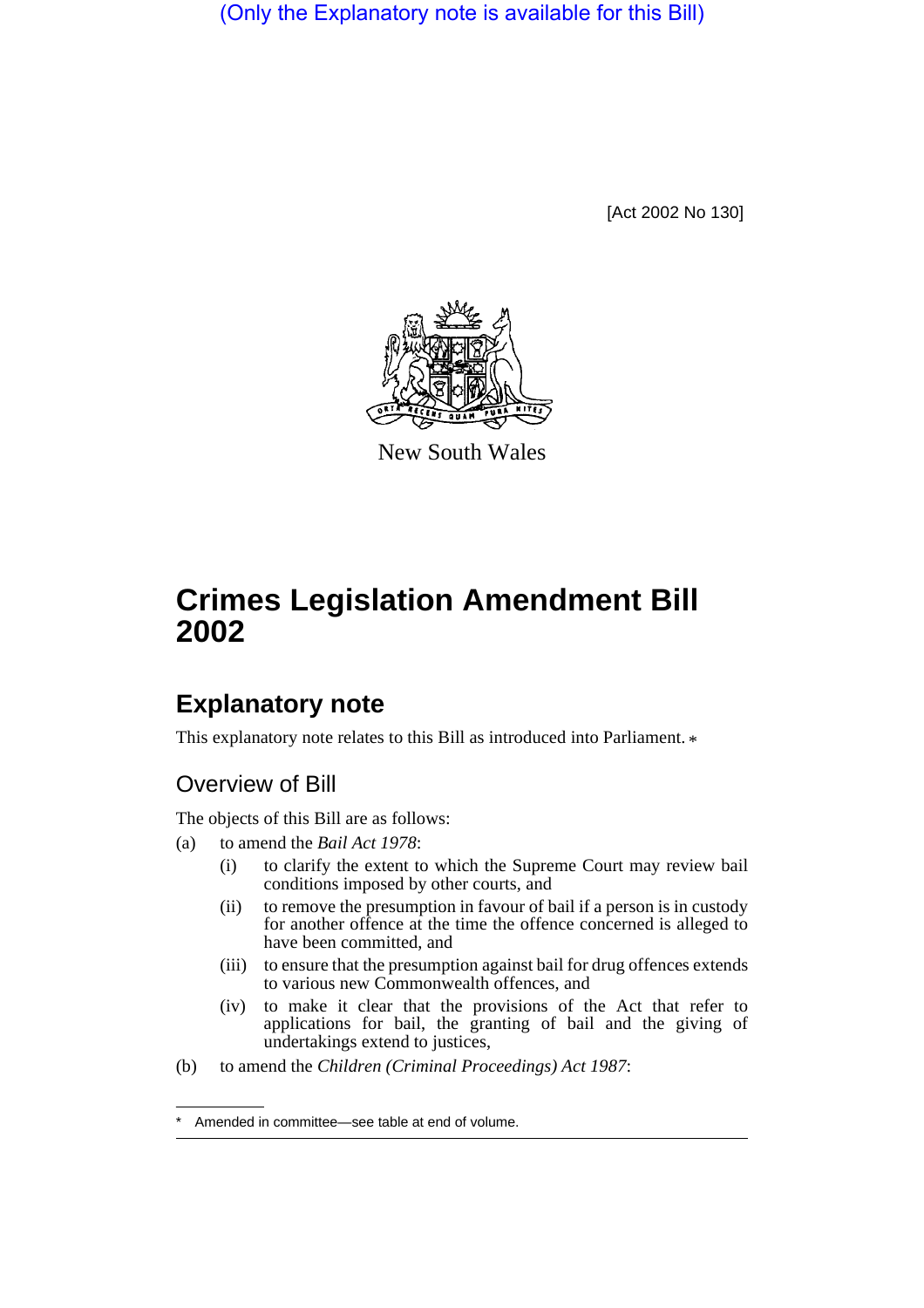Crimes Legislation Amendment Bill 2002 [Act 2002 No 130]

Explanatory note

- (i) to provide that children who have committed offences under the *Firearms Act 1996* relating to the manufacture or sale of firearms are to be dealt with according to law (and not by the Children's Court) if the offences are punishable by imprisonment for 20 years, and
- (ii) to specify the criteria that a court must take into account in deciding whether to sentence a child who has committed an indictable offence according to law or in accordance with the provisions of Division 4 of Part 3 of the Act,
- (c) to amend the *Confiscation of Proceeds of Crime Act 1989* to make it clear that a court, in making a confiscation order under that Act, may take into account any property or other benefit provided for a defendant who has committed a serious offence (or for another person at the defendant's request or direction) for exploiting his or her notoriety as a criminal,
- (d) to amend the *Crimes Act 1900*:
	- (i) to remove a possible anomaly in respect of when murder may be reduced to manslaughter, and
	- (ii) to provide that Crown Prosecutors, Acting Crown Prosecutors, sheriff's officers and solicitors employed by the Director of Public Prosecutions are law enforcement officers for the purposes of Division 8A (Assaults and other actions against police and other law enforcement officers) of Part 3 of the Act, and
	- (iii) to provide that generally the residential address of a health care provider who applies or is granted an apprehended personal violence order does not need to be specified on the application or order and that a work address may be specified instead, and
	- (iv) to provide that a person cannot be detained under Part 10A for a continuous period of time that is not reasonable in all the circumstances,
- (e) to amend the *Crimes (Sentencing Procedure) Act 1999*:
	- (i) to enable a Local Court to impose a sentence of imprisonment that is consecutive on another sentence of imprisonment imposed by a Local Court that will result in a total accumulated sentence of up to 3 years and 6 months if the new sentence relates to an offence involving an assault on a correctional officer committed by the offender while a convicted inmate of a correctional centre, and
	- (ii) to clarify the operation of certain transitional provisions dealing with applications for re-determinations of existing life sentences made under the *Sentencing Act 1989*,